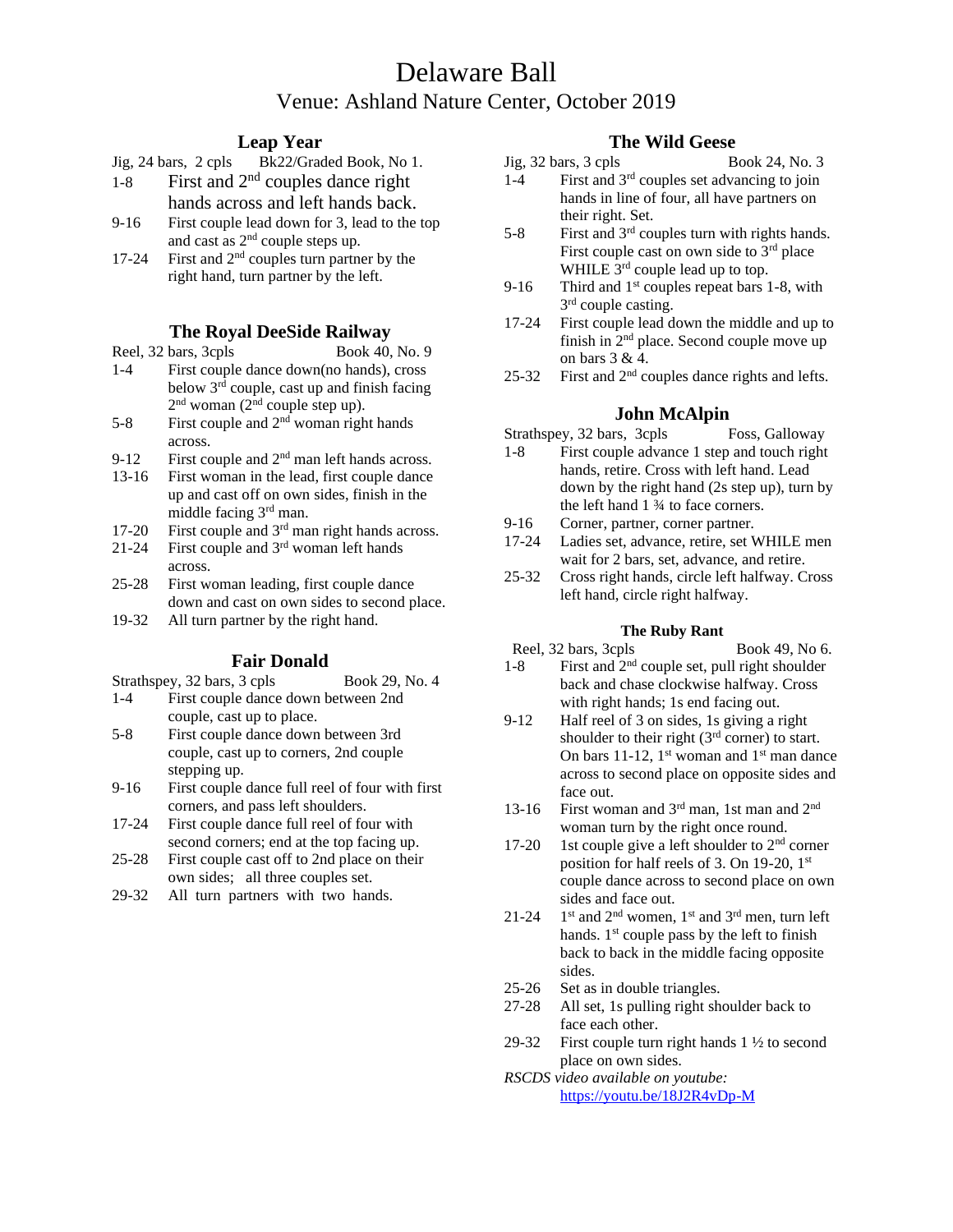# Delaware Ball Venue: Ashland Nature Center, October 2019

### **Monymusk**

- Strathspey, 32 bars, 3 cpls Book 11, No. 2
- 1-4 First couple turn with right hand and cast  $(2<sup>nd</sup> couple move up).$
- 5-8 First couple turn with left hands 1 ¼, end in lines of three across the dance with 1st woman between the 2<sup>nd</sup> couple facing down and  $1<sup>st</sup>$  man between  $3<sup>rd</sup>$  couple facing up.
- 9-12 Set twice;  $1<sup>st</sup>$  couple petronella to lines of 3 on the sides.
- 13-16 All set twice on the sides.
- 17-24 Circle six hands round and back.
- 25-32 First couple give right shoulder to their right for reels of 3 on the sides, 1s cross over by the right to end on own sides.

## **Mairi's Wedding**

Reel, 40 bars, 3 cpls Cosh, No. 4

- 1-8 First couple turn with right hands, cast off one place, and turn with left hands to face corners.
- 9-16 First couple half diagonal reel of four with first corners, followed by half diagonal reel of four with second corners. (Pass left shoulder with partner in middle).
- 17-24 First couple return corners to place by repeating bars 9-16.
- 25-32 Six hands round and back.

# **TEA**

#### **Welcome to the Dance**

Jig, 32 bars, 2 cpls RR Let's All Dance 1-8 Circle round and back.

- 9-16 Right hands across and left hands back.
- 17-24 Turn opposite person by the right, turn by the left.
- 25-32 Advance and retire. Pass opposite dancer by right shoulder to meet next couple.

## **The Triumph**

- Reel,  $24 \text{ bars}, 3 \text{ cps}$  Book 1, No. 2 1-8 First couple lead down the middle and up, 1<sup>st</sup> man presents 1<sup>st</sup> woman to 2<sup>nd</sup> man.
- 9-16 First woman and  $2<sup>nd</sup>$  man, followed by 1<sup>st</sup> man, dance down the middle. First woman and 2nd man turn towards each other; first woman with arms crossed give left hand to partner as men join free hands in arch over 1 st woman's head. All 3 dance up in triumph, 2nd man finishes in own place and 1 st couple on opposite sides join both hands ready for
- 17-24 First couple dance a pousette down to the bottom: ¼ turn, travel, ¼ turn, ¼ turn, travel,  $\frac{1}{4}$  turn,  $\frac{1}{2}$  turn; other couples set up on 23-24.

## **Sugar Candie**

Strathspey, 32 bars, 3 cpls Book 26, No. 9

- 1-4 First couple set and cast one place, 2<sup>nd</sup> couple step up.
- 5-8 Passing each other with left shoulders,  $1<sup>st</sup>$ couple dance round their first coerns by the right to finish back to back in center, man facing down, woman up.
- 9-12 Three hands round, woman with  $2<sup>nd</sup>$  couple and with 3rd couple. Dancing couple curve round to face each other.
- 13-16 First couple set and turn with both hands to face first corners.
- 17-24 Corner, partner, corner, partner, finish facing first corner
- 25-32 Six bar reels of 3 on the side, 1s give left shoulder to first corner to begin.  $1<sup>st</sup>$  cross by right hand to end on own side.

## **Kendall's Hornpipe**

- Jig, 32 bars, 3cpls Graded Book, No.22
- 1-8 First and second couples dance rights and lefts.
- 9-16 First couple lead down for 3, up for three, cross at the top and cast to second place(2s step up).
- 17-24 First and 2nd couples dance a Ladies Chain
- 25-28 Advance and retire
- 29-32 First couple turn 1 ½ times to own side.